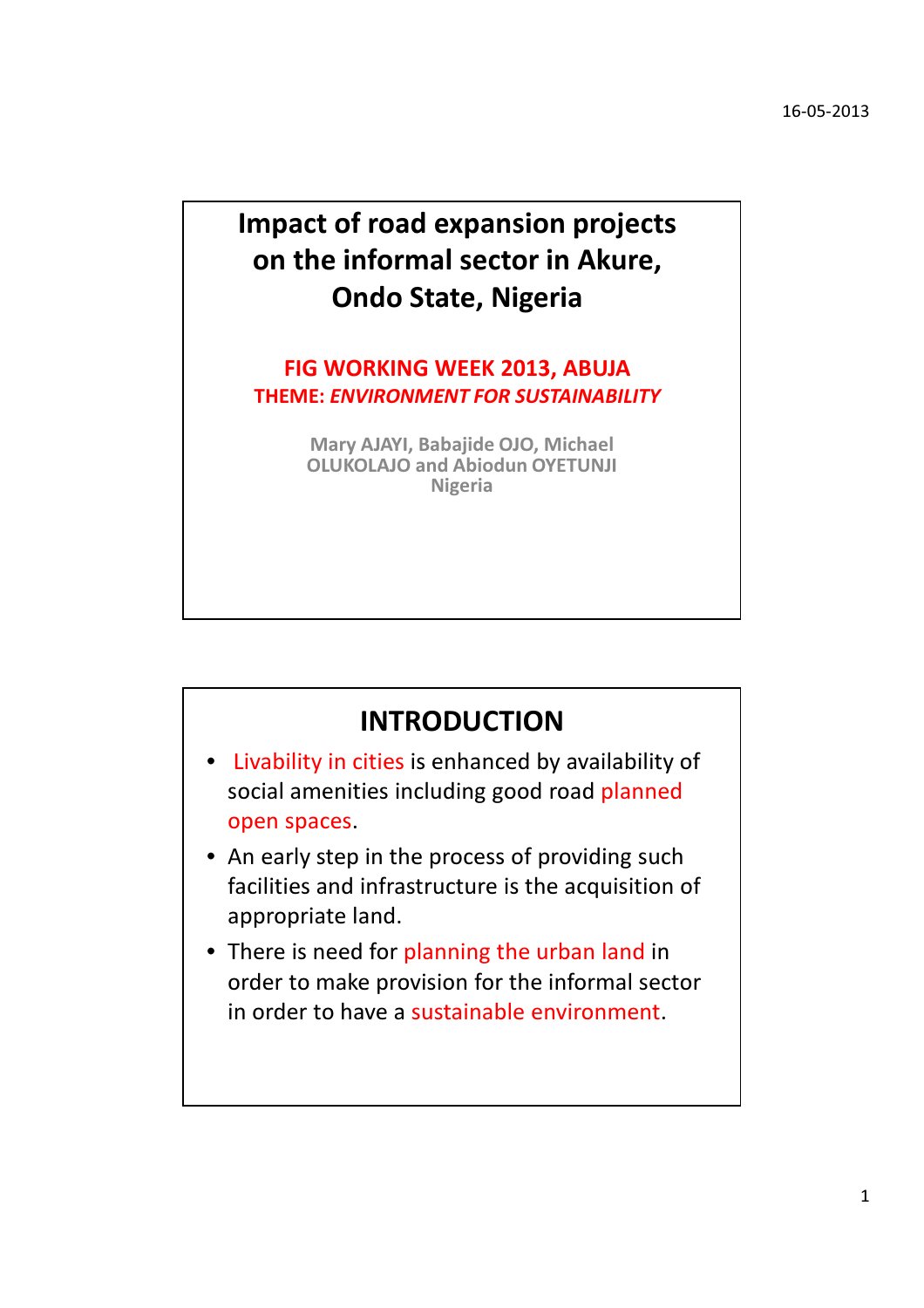- Influx of people in search of employment usually takes its toll on the urban land:
- growth of squatter settlement.
- illegal occupation of government land
- erection of illegal structures on any open space in the city.
- The informal economy contributes as much as 40% of Gross Domestic Product and employs up to 60% of the labour force in developing countries.

- The informal sector consists of those activities characterized by:
- ease of entry into the activity concerned, reliance on indigenous resources,
- family ownership of enterprises,
- small scale of operations,
- labor intensive and adaptive technology,
- skills acquired outside the formal school system and
- unregulated and competitive markets (ILO, 1972).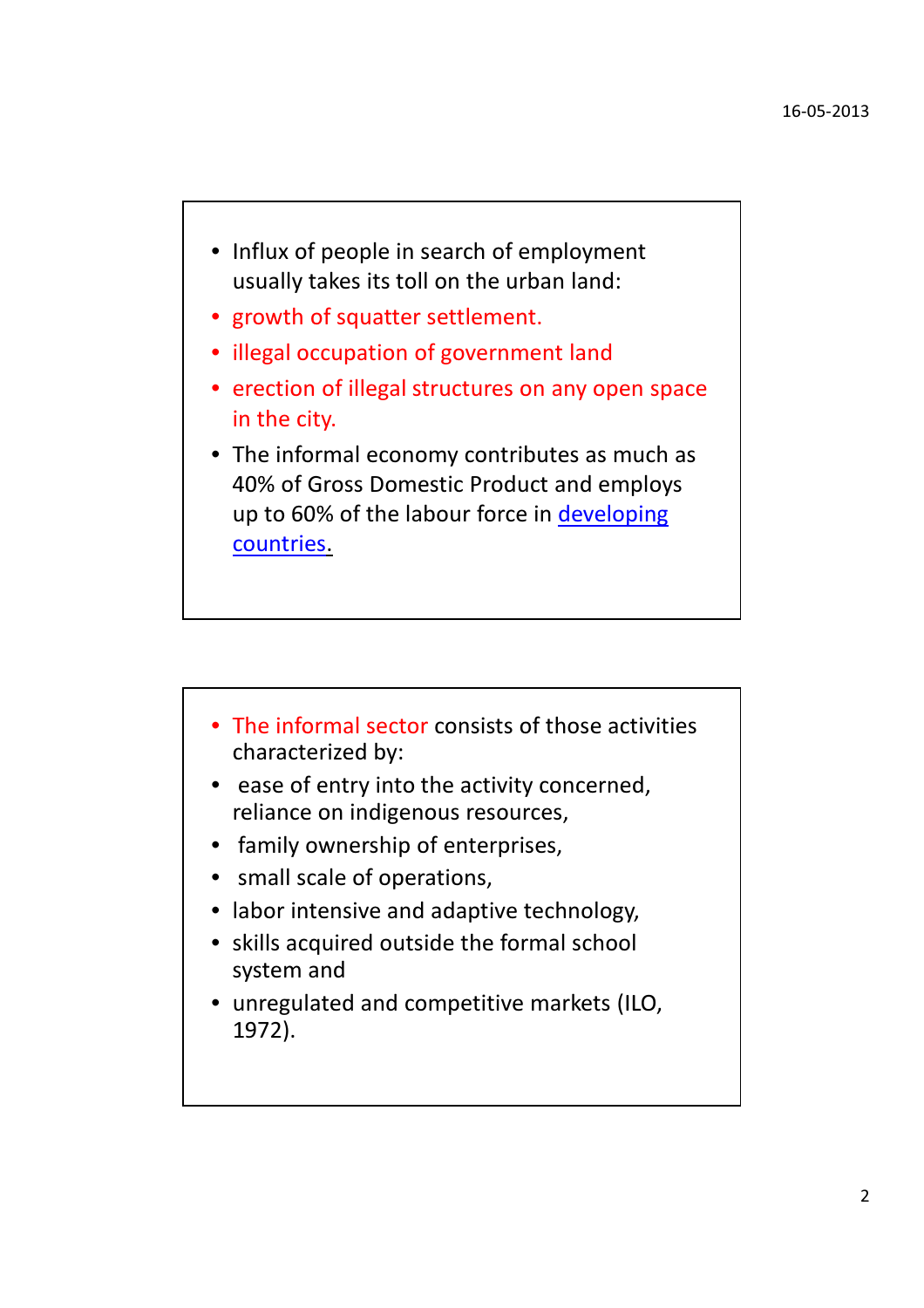#### IMPACT OF ROAD EXPANSION

Sustainability of an urban area has to do with the ease of commuting within the various axes and this depends on the level of road network within the city.

Opening up of new roads usually lead to:

- increased economic activities
- higher land values

Expanding an existing road always affect the informal sector workers especially traders who have located their business premise along the route.

- Economic impacts of road expansion include:
- loss of businesses and customers,
- induced need for capital investment, and
- high opportunity cost losses

The barrier effect of widened or new roads

• increase travel time and distances for short local trips, especially affecting access by foot, bicycle, and other non-motorized transport.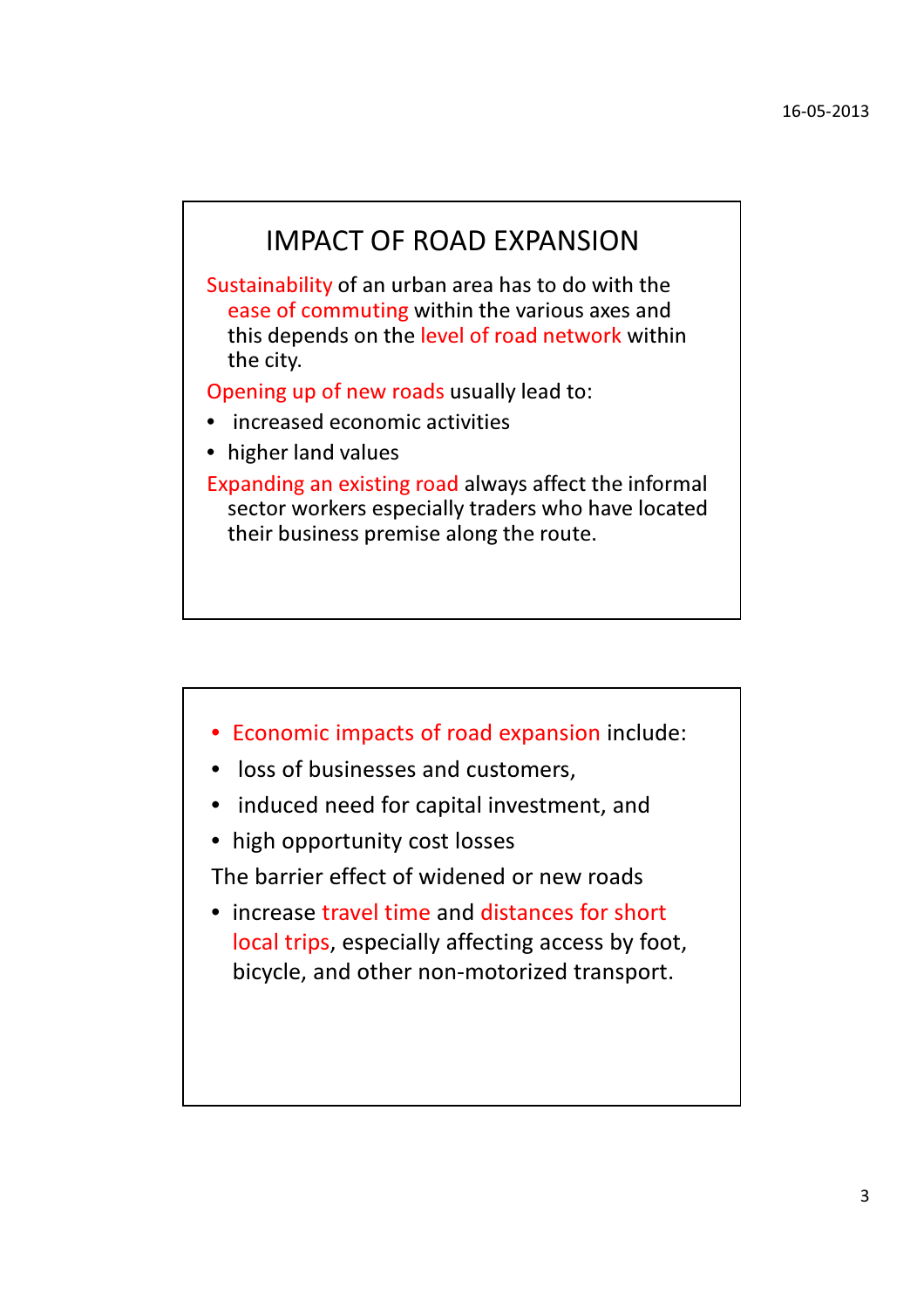#### THE STUDY AREA

- Akure is the administrative capital of both Akure-South LGA and Ondo State.
- The spatial distribution of the population (353,211) within the town is related to the level of economic development.

Ongoing road widening and beautification projects in Akure:

- increased the beauty of Akure,
- drastically reduced traffic congestion at the major roads,
- displaced a lot of workers in the informal sector who earned their livelihood at the city centre.
- Arakale road was chosen for its volume of commercial activities.

#### RESEARCH METHODOLOGY

- Target population is the informal sector workers especially owners of business premises along Arakale road, Akure.
- The sampling frame for this research is all the shops along Arakale road which numbers approximately 200 out of which 50% was used as the sample size.
- Sampling technique: simple random sampling to select the sample size of 100 traders.
- Research instrument:
- set of closed ended questionnaires
- Participant observation
- Oral Interviews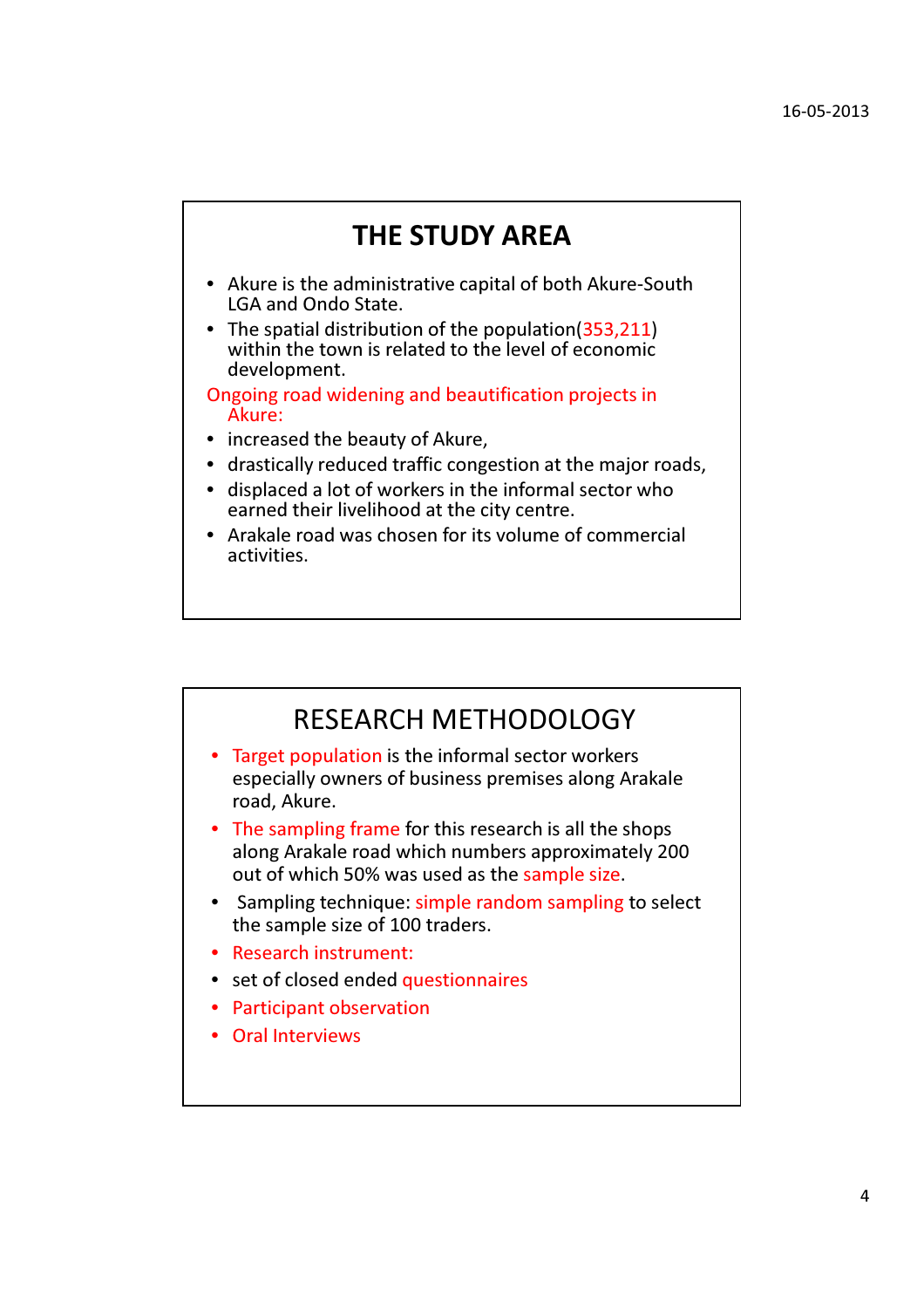### DISCUSSION OF RESULTS

- the type of business,
- type of business premise,
- number of years in business,
- number of years in present shop,
- monthly income (N),
- effects of the road expansion and
- adequacy of compensation by government.

| <b>Type of Business</b>       |                  |                    |
|-------------------------------|------------------|--------------------|
| <b>Response</b>               | <b>Frequency</b> | Percentage $(\% )$ |
| Trading<br>building materials | in $38$          | 38.0               |
| Trading in other 36<br>goods  |                  | 36.0               |
| Artisan                       | 12               | 12.0               |
| Service provider              | 14               | 14.0               |
| Total                         | 100              | 100.0              |
|                               |                  |                    |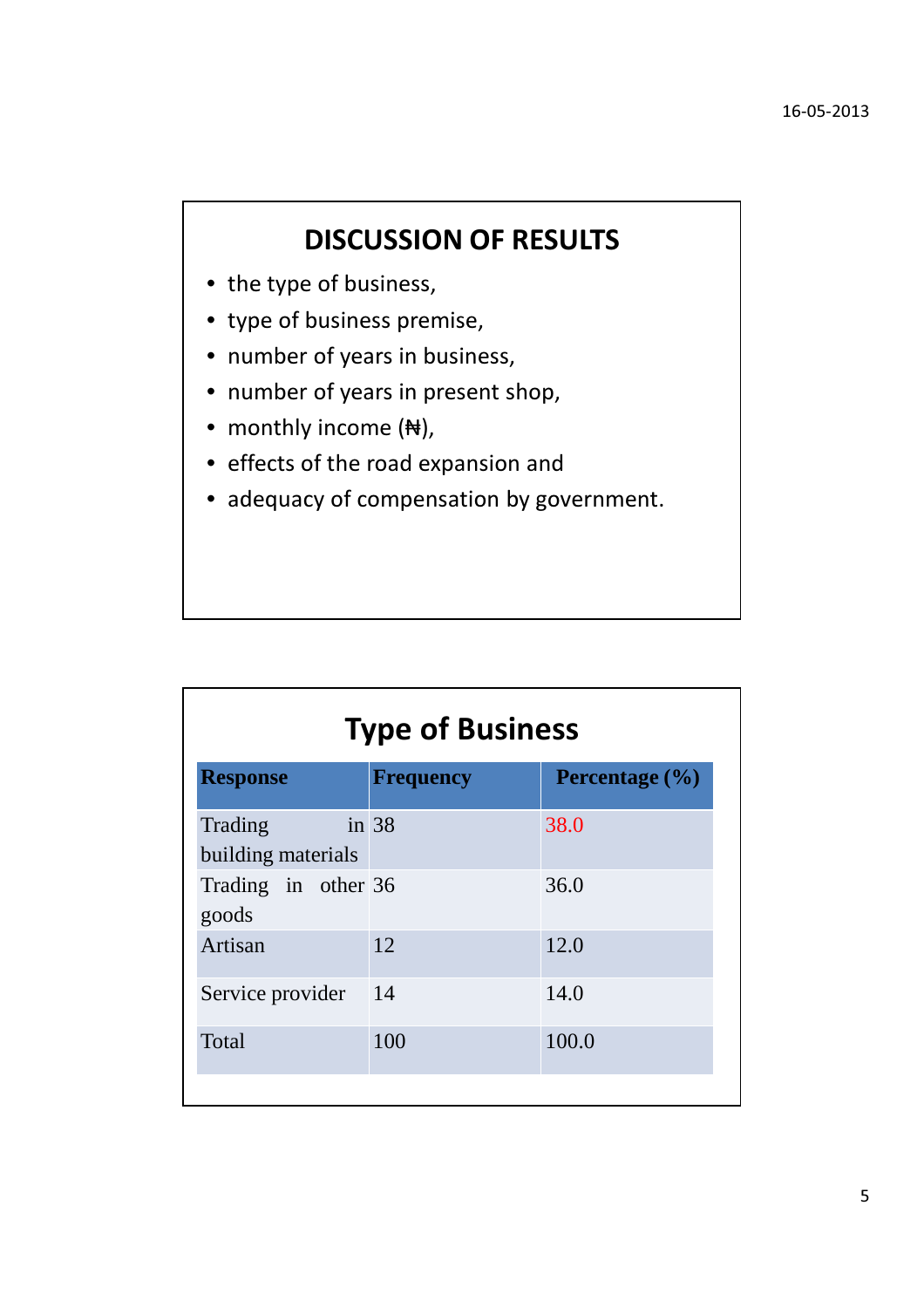| <b>Type of Business Premise</b>      |                  |                    |
|--------------------------------------|------------------|--------------------|
| <b>Response</b>                      | <b>Frequency</b> | Percentage $(\% )$ |
| Lock-up shop                         | 22               | 22.0               |
| Shop in-built by<br>owners of houses | 30               | 30.0               |
| Steel container                      | 18               | 18.0               |
| Temporary<br>wooden shop             | 30               | 30.0               |
| <b>Total</b>                         | 100              | 100.0              |

|                  | <b>Number of Years in Business</b> |  |  |
|------------------|------------------------------------|--|--|
| <b>Frequency</b> | Percentage $(\% )$                 |  |  |
| 30               | 30.0                               |  |  |
| 38               | 38.0                               |  |  |
| 32               | 32.0                               |  |  |
| 100              | 100.0                              |  |  |
|                  |                                    |  |  |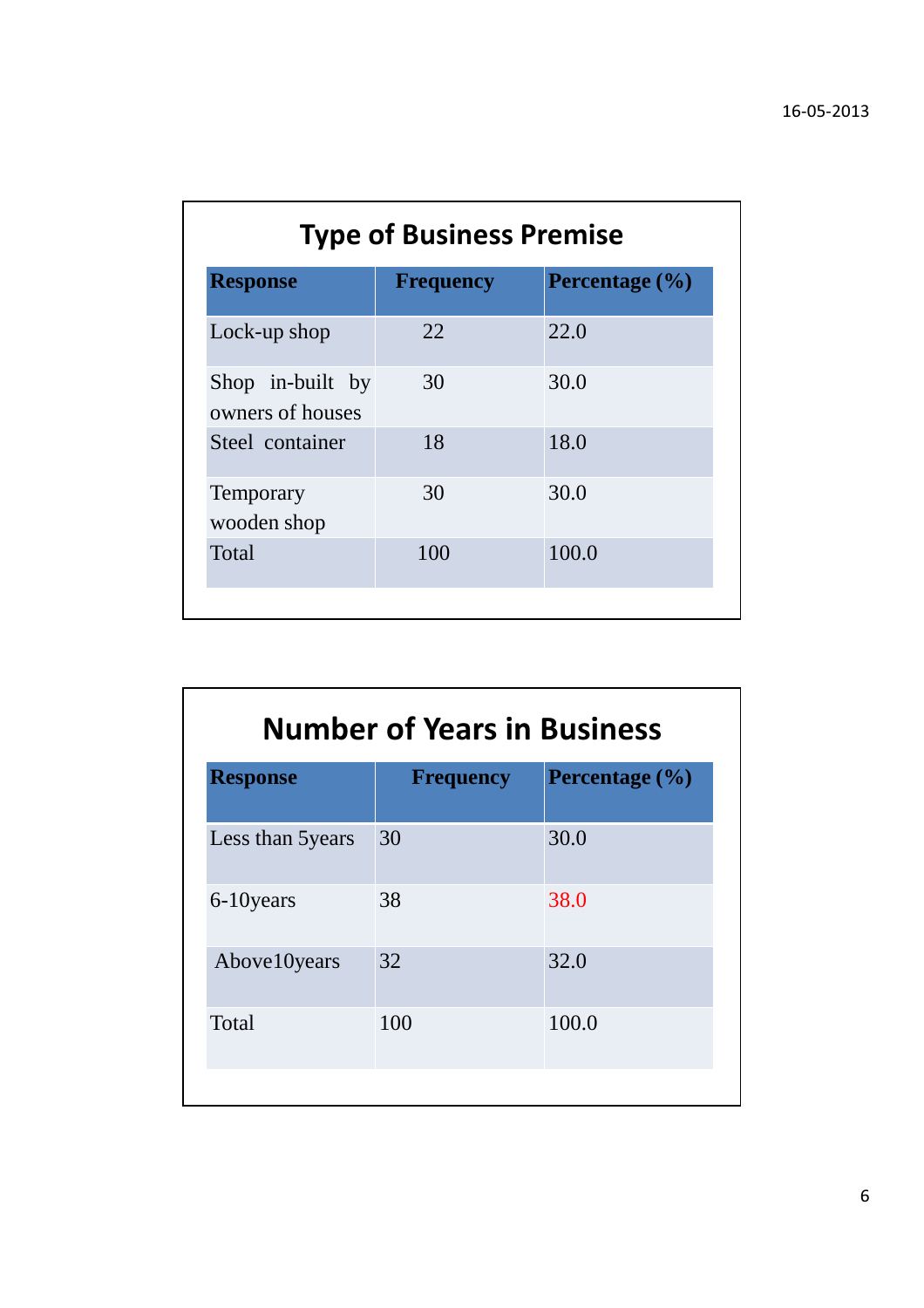| Monthly income $(\bigstar)$<br>$1N = US158$ dollars |                    |  |
|-----------------------------------------------------|--------------------|--|
| <b>Frequency</b>                                    | Percentage $(\% )$ |  |
| 66                                                  | 66.0               |  |
| 20                                                  | 20.0               |  |
| 10                                                  | 10.0               |  |
| $\overline{4}$                                      | 4.0                |  |
| 100                                                 | 100.0              |  |
|                                                     |                    |  |

# Effects of the Road Expansion

| <b>Response</b>                               | <b>Frequency</b> | Percentage $(\% )$ |
|-----------------------------------------------|------------------|--------------------|
| Difficulty in access<br>to shop               | 24               | 24.0               |
| Loss of customers                             | 32               | 32.0               |
| Reduction in profit<br>made                   | 38               | 38.0               |
| Exposure to theft and<br>environmental agents | 06               | 6.0                |
| Total                                         | 100              | 100.0              |
|                                               |                  |                    |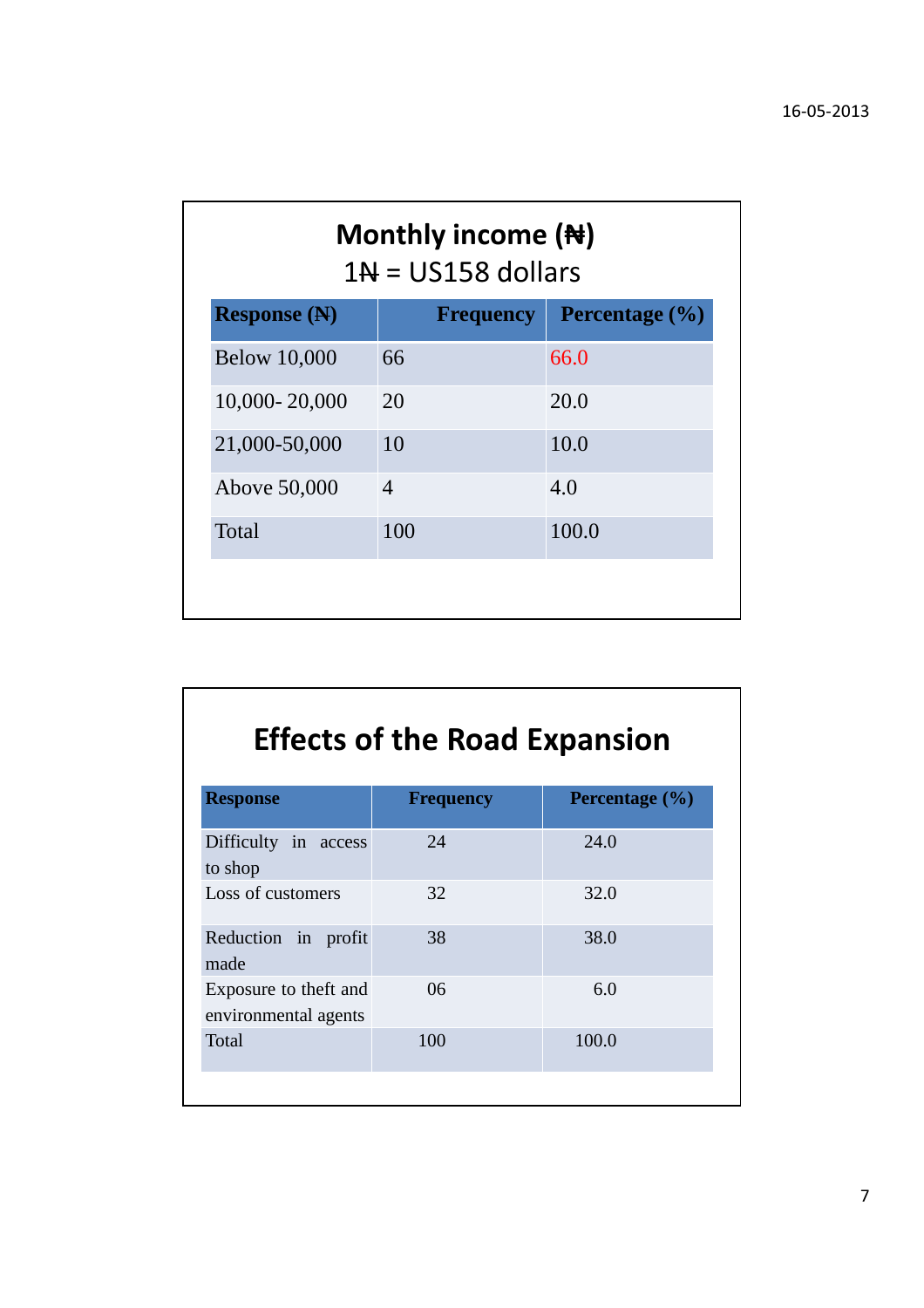| <b>Compensation by the government</b> |                  |                |  |
|---------------------------------------|------------------|----------------|--|
| <b>Response</b>                       | <b>Frequency</b> | Percentage (%) |  |
| Very<br>adequate                      |                  |                |  |
| Adequate                              | $\overline{2}$   | 2.0            |  |
| Average                               | 18               | 18.0           |  |
| Inadequate                            | 34               | 34.0           |  |
| Very<br>inadequate                    | 46               | 46.0           |  |
| Total                                 | 100              | 100.0          |  |